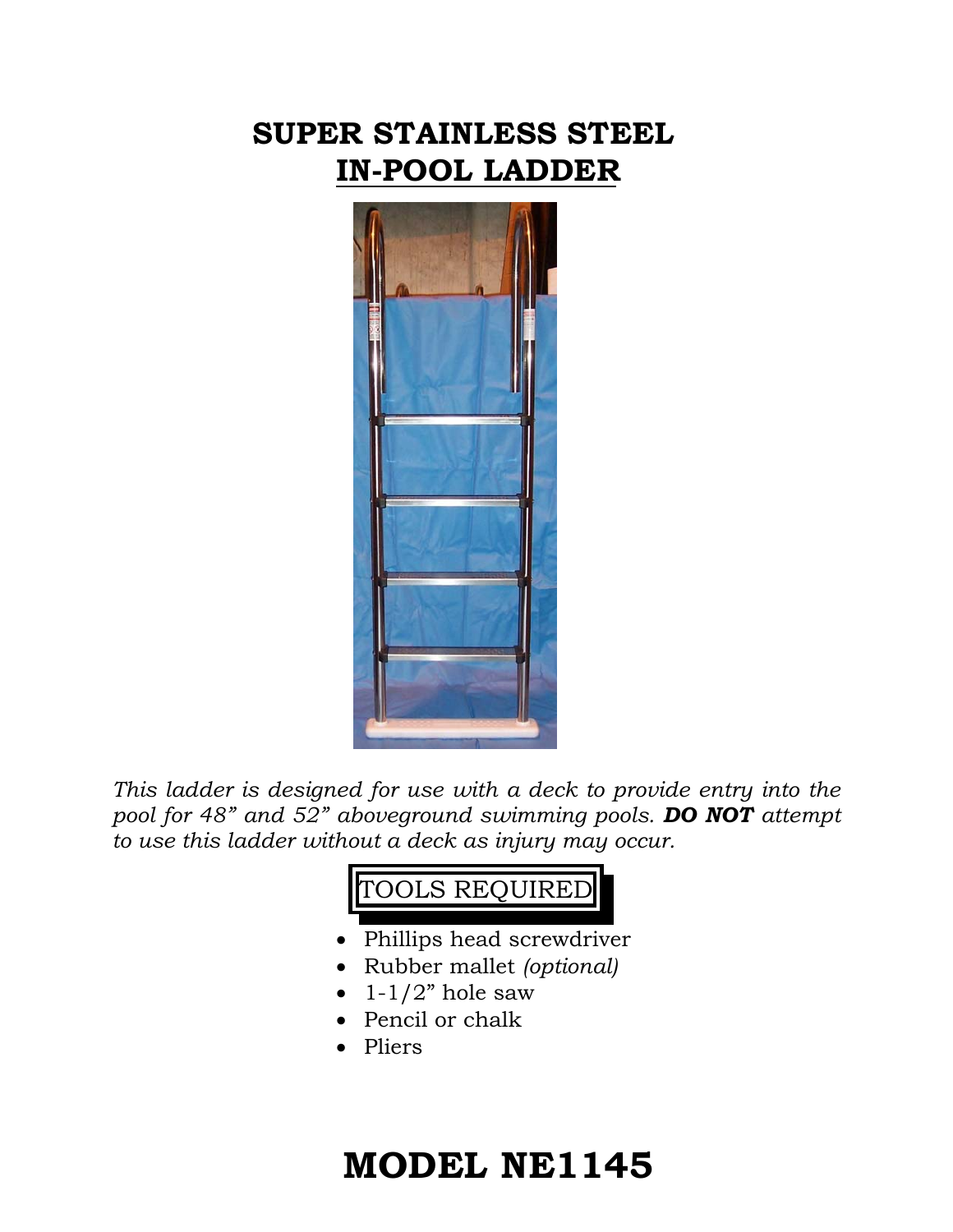PARTS FOR LADDER

A. STEP (4) B. BOTTOM STEP







**E. RAIL (2)**  (AC IPSSRAIL)



**ALSO INCLUDED: WHITE ALUMINUM FLANGES (2)** (BS35971)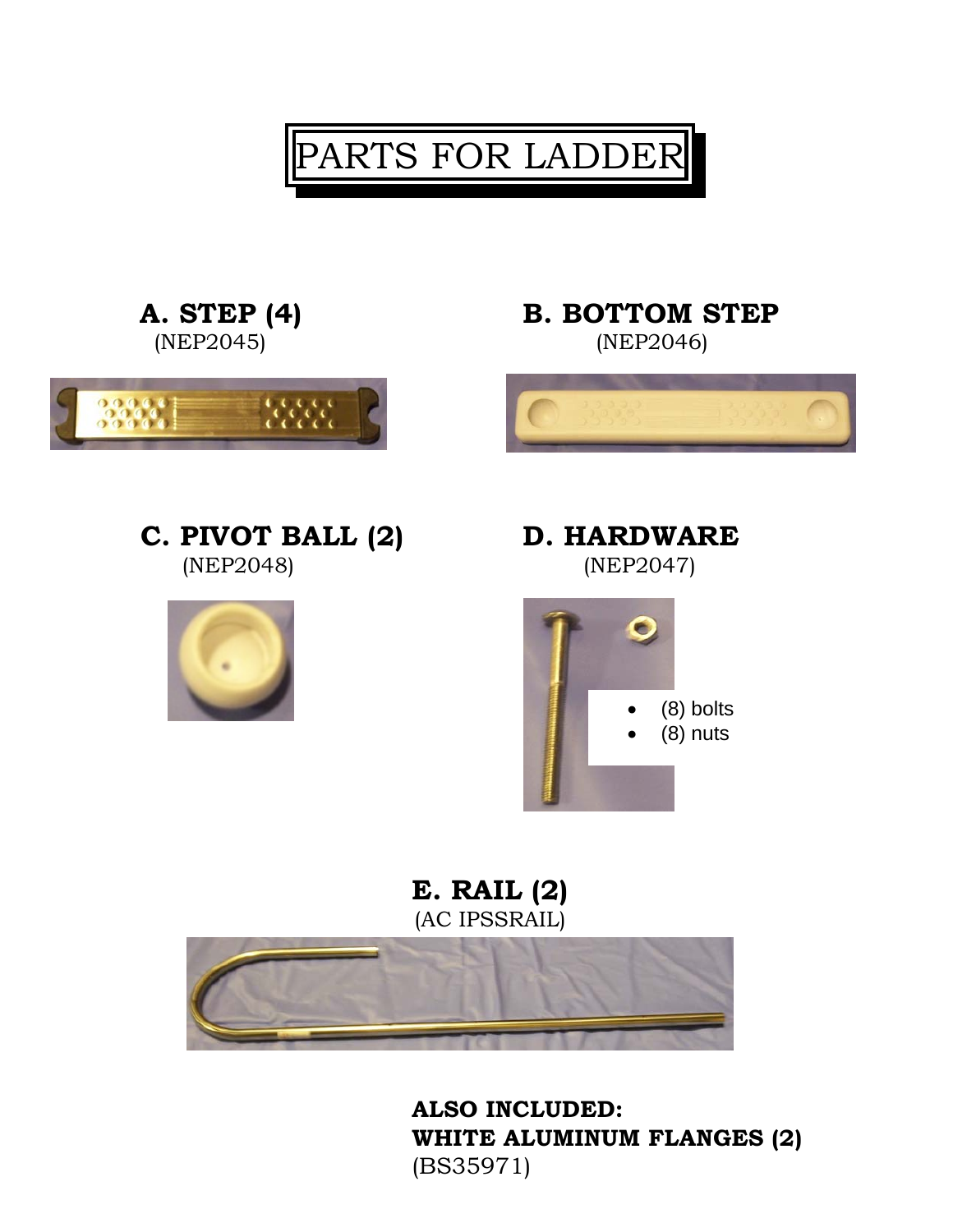## Step 1

• Locate both rails (**E**) and stand them up with the curved ends at the top.

• The rails are interchangeable; it does not matter which one

is placed on the right or left. There are four sets of holes on rails and the steps may be installed in any order.

• Insert one step (**A**) between the two rails and line up the holes on the sides of the step with a set of the pre-drilled holes on the ladder. Make sure the treads are facing up towards the curved part of the rails.





- To secure step, place one bolt (**D**) through the pre-drilled hole from the **outside** of the ladder and through the pre-drilled hole on the step.
- Once the bolt is through the opening in the step, place one nut (**D**) over the bolt underneath the step as shown.



• Screw nut (**D**) onto bolt and hand tighten.



- Repeat for three remaining steps.
- Once all four steps are in place you will need to tighten all bolts completely. Use pliers to hold each nut in place and tighten each bolt with Phillips head screwdriver.

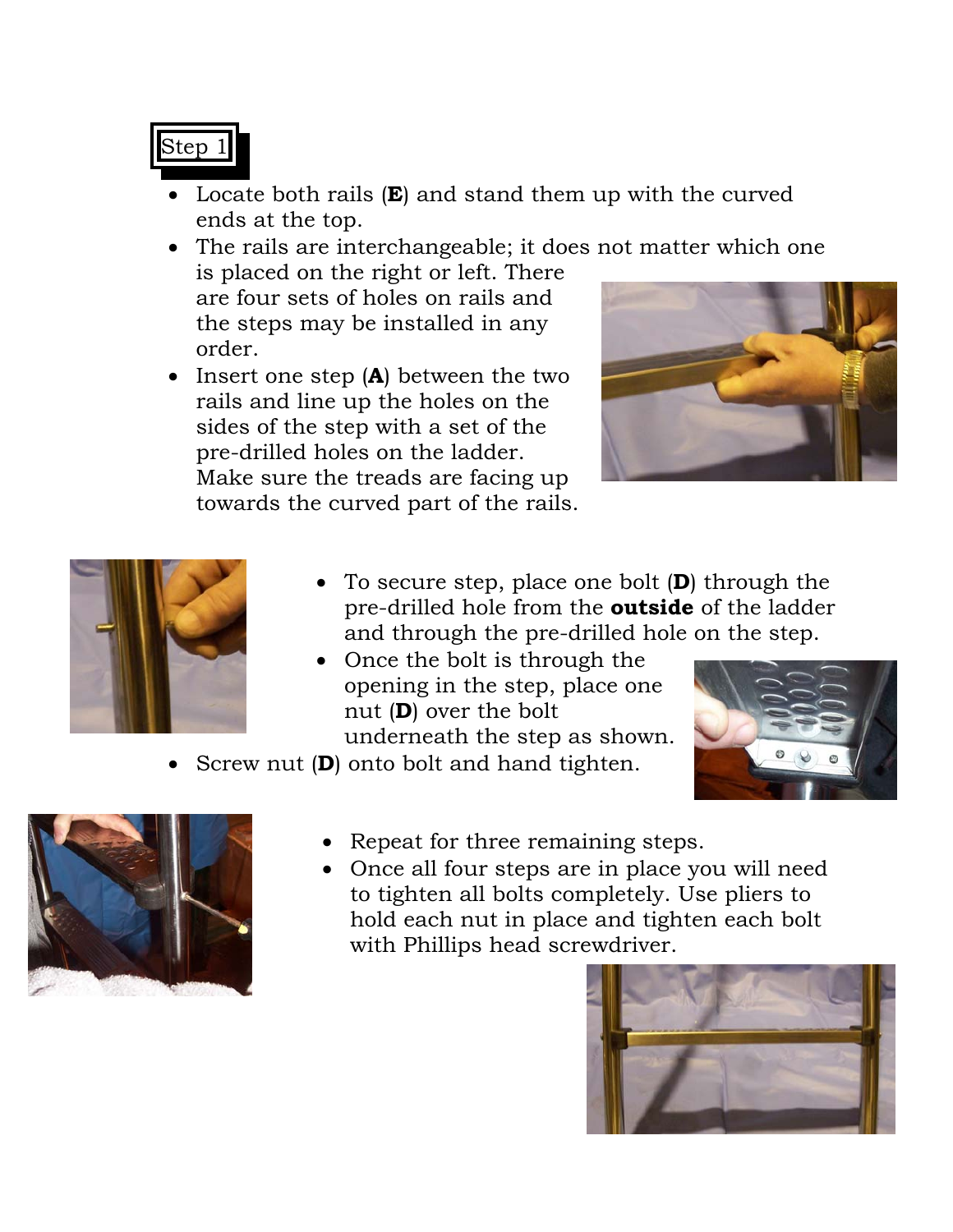Step 2



- Push one pivot ball (**C**) onto the round bottom opening of the ladder. *The rounded end should face downward.*
- You may need to twist, push and/or hit the pivot ball into place with a rubber mallet to get it properly positioned.
- Repeat for second rail and other pivot ball.
- Check to ensure that both pivot balls are fastened securely as these are what hold the ladder onto the bottom step.



- Place the bottom step (**B**) on a hard, level surface with the recessed areas facing upwards.
- Hold the ladder assembly over the bottom step and align the pivot balls with the round recessed areas on the bottom step.



- Push down **firmly** until both pivot balls click into place on the step.
- Standing with the ladder in front of you, push the ladder forward and pull it back towards you to check that pivot balls are in place. The ladder should swivel forward and backward, and the pivot balls should **not** pop out of place.

*NOTE: You may need to use some force to get the pivot balls to click into place.*